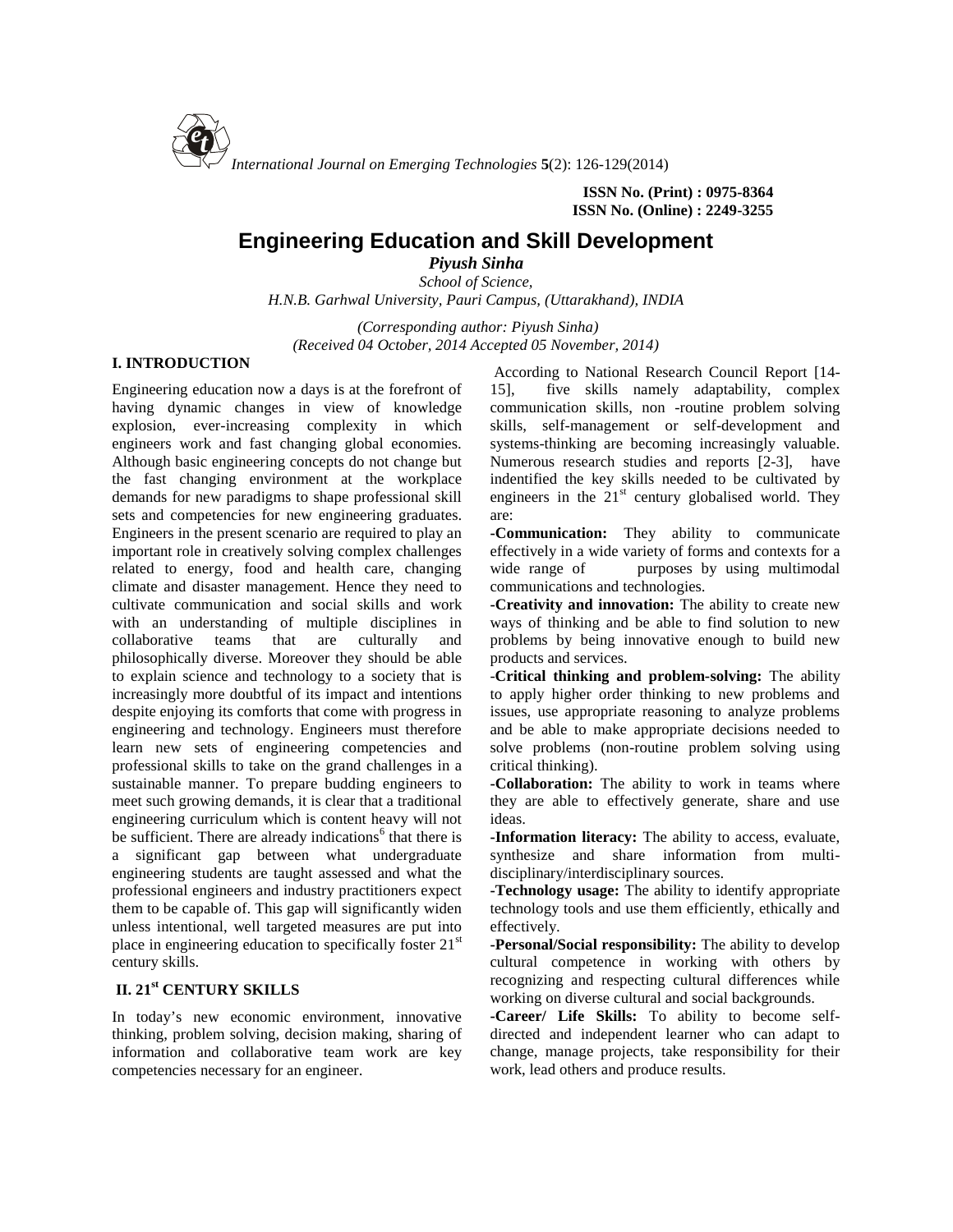### **III. PREPARING ENGINEERS FOR THE WORKPLACE**

By and large, the current undergraduate engineering education focuses on students acquiring content knowledge rather than preparing them for professional practice; this often results in students taking a surface learning approach rather than deep learning approaches. The discipline-focused program structure with its narrow but heavy workload promotes a passive learning approach where less than desirable amount of thinking and collaboration happen. However, according to a study [17], active learning benefits student engagement; collaborative work is found to enhance academic achievement of students, their attitudes towards learning and retention of students to the programme. form Recent studies [15], have pointed out that employers assessed the teamwork and communication skills of engineering graduates as "at least adequate". While is accepted that it is extremely important for engineering education to produce technically competent graduates, the time is apt for enriching and broadening engineering education to foster generic, transferable skills. Stanford University President Hennessey (2006) stated that solving these problems will require "*Deep collaboration and intensive investment*".

Hence to address the gaps, engineering education must make considerable changes in the programme to:

- innovate engineering curriculum to develop the necessary  $21<sup>st</sup>$  century skills and competencies in its students;

-focus on learning(not teaching) to enhance the learning experience of the students by integrating diverse classroom techniques, using complementary technology, implementing new learning strategies and address different learning styles of students;

-develop engineering educators' skills and competencies through continuous professional processional with industry development where they understand better on what it takes to practice the engineering profession as well as be able to effectively catalyse student learning (Morell & DeBoer, 2010). Faculty members must understand "How Learning works" and use such understanding to good effect (Ambrose *et al.,* 2010); and

-introduce and integrate assessments to assess the  $21<sup>st</sup>$ Century skills imparted (National Research Council, 2011).

## **IV. CURRICULUM INNOVATION TO MEET 21ST CENTURY CHALLENGES**

It is been widely criticized that traditional engineering education practices like lectures and lab sessions are inadequate in preparing engineering students for being effective professional. This is more so when the lectures turn out to be monologues and the laboratories

are recipe driven rather than inquiry driven. Traditional classroom and laboratory practices encourage a passive form of learning within a compartmentalized curriculum. Therefore, it is important for engineering education to re-build a curriculum that focus strongly on collaborative and interdisciplinary projects, tasks and assignment. Such activities would require engineering students to be involved in active learning strategies, be engaged in high-level problem-solving skills and be able to participate in team building activities and forge collaborative partnerships amongst multidisciplinary teams.

Current global challenges such as climate change, clean energy and ageing-related healthcare issues, require creative engineering solutions that integrate knowledge multiple disciplines. Taking this into consideration, the National University of Singapore (NUS) has introduced curriculum changes to the engineering education by introducing flexible, innovative and alternative learning pathways that strongly emphasize cross-cultural, cross-disciplinary and problem- based learning. The enhancement programmes offered at NUS broaden the engineering students' education. Programmes such as industrial attachment programme (IAP), Vacation Internship programme (VIP), Technopreneurship & Incubation programme (TIP), Innovation Programme (IP), Undergraduate Research Opportunities Programme (UROP) and Independent Work Programme (IWP) provide students with personalized and non-traditional learning opportunities. Students are free to select one or more of these programmes based on their learning interests. These programmes enable students to:

- translate theories learnt in the classroom into practice in a real world environment;

-instill the right kind of work attitude and professionalism through interaction and collaboration professionals and thus be better prepared for careers in the future workplace;

-promote independent- learning as well as collaborative team-work;

-acquire skills to be able to think critically and creatively and be involved in the intellectual process of inquiry;

-understand the effective use of technology in the workplace; and

-appreciate and/or challenge current engineering practices.

One of the recent curriculum innovations introduced at the NUS Faculty of Engineering is the Design-Centric Curriculum (DCC) that provides students the opportunity to pursue a Master's degree from one of the leading partner universities after an undergraduate degree at NUS.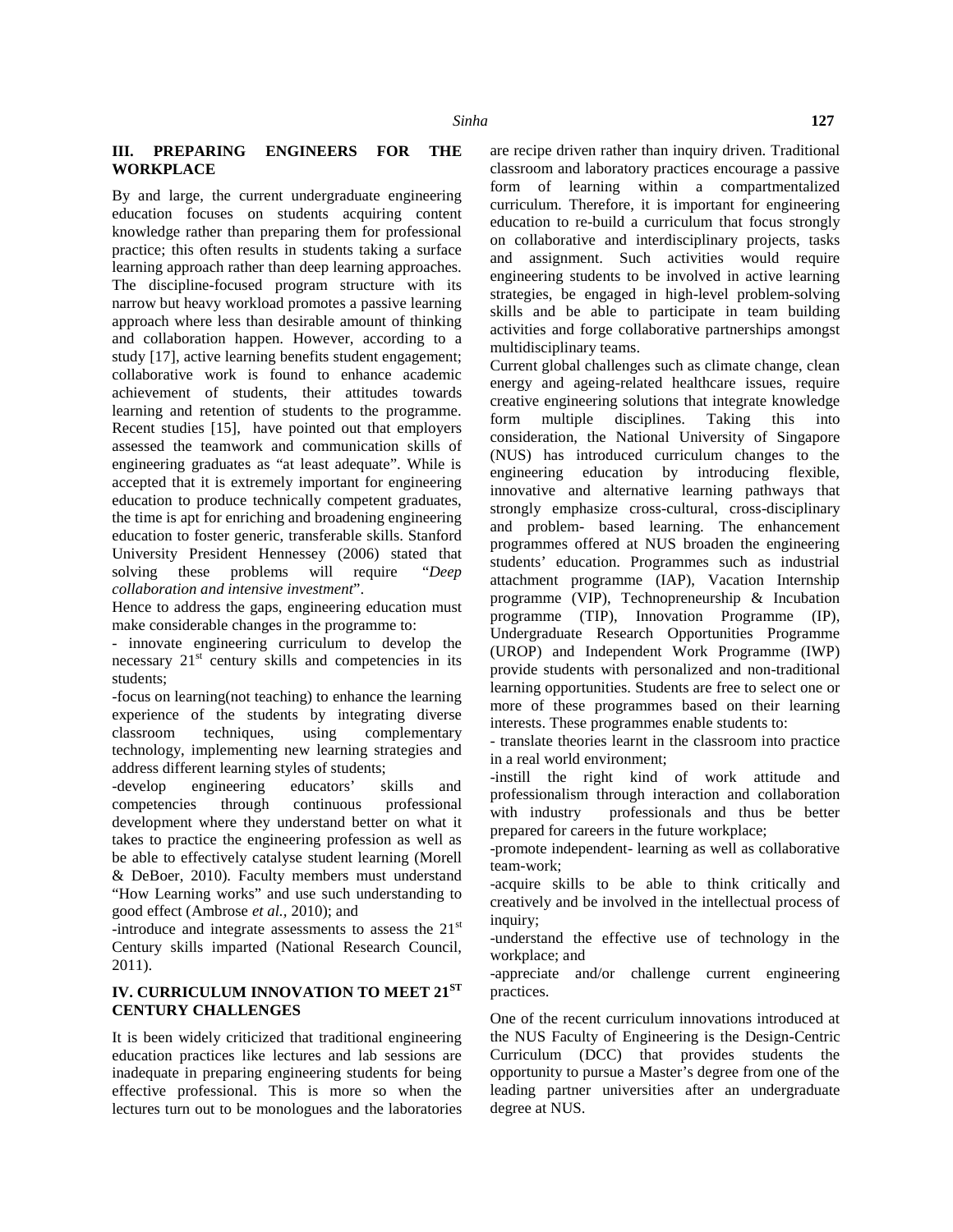In putting together the DCC, its leadership designed this four year integrated curriculum to provide students' support, challenge and intensity to explore material in greater depth and make strong connections between theory and practice though thematic multi-year, multi disciplinary design projects. Real-world practical designs, self learning collaborative work, systems thinking and engineering technology management are embedded within modules right from the first year. Projects selected under the curriculum are centered on the big and complex questions such as climate change, transportation issues, natural disaster and healthcare for the elderly. It is hoped that the DCC will invoke a spirit of innovation and entrepreneurship in students. A second example for curriculum innovation is the "Global Engineering Programme". This programme provides a global learning experience and an early exposure to research. Students in the programme have the opportunity to spend at least one semester at a partner university overseas, participate in overseas summer programs and community projects. Students are mentored by a select pool of faculty members and can participate in activities to enhance their communication and leadership skills.

### **V. ENRICHMENT PROGRAMMES OUTSIDE THE CURRICULUM FOR SKILL DEVELOPMENT**

It is the need of the hour to develop enrichment programmes outside the curriculum for the budding engineers. For example a programme titled such as – "Learning for success" that can enable students to hone their  $21^{st}$  century skills should be designed. These must include sessions on communication, thinking, effective writing, critical thinking, stress management, time management, mind-mapping techniques, study and interpersonal skills and effective use of technology. Understanding the importance of communication in the  $21<sup>st</sup>$  century, students should be exposed to strategies to apply scholarly thinking and standard language, explore different modes of communication through a series of activities planned during communication skills workshops, one-on-one consultations and summer camps. Engineering students ought to be exposed to sessions like "Preparing effective scientific presentation" that allow students to explore effective strategies for structuring their research/project presentations, to rethink the design of visual aids, and let them converge on a best delivery style that most suits them.

### **VI. ASSESSMENT OF STUDENTS' LEARNING THE 21ST CENTURY SKILLS**

Assessment and grading are known to have a very large effect on students' approach to learning. These major handles must be leveraged upon carefully- assessment tasks in engineering should increasingly involve group work and facilitate cooperative learning. However, research studies on games and online learning communities identifies problem-solving as a key concept. Understanding student experiences in such environments of problem-solving will lead us to rethink the way we define key skills and design assessment tasks. Hence, it is important for engineering education to transform in ways- educational standards and assessment – that will enable students to acquire the much needed sophisticated thinking, flexible problem solving, collaborative and communication skills needed for the workplace. Researchers have also indentified that every assessment designed should involve three fundamental components "a model of how students represent knowledge and develop competence in the subject domain, tasks or situations that allow one to observe students' performance, and an interpretation method for drawing inferences from the performance evidence thus obtained". In a 2011 interview, the Harvard President, Faust indicated that "thinking about assessment in different ways- how we evaluate students, faculty, methods, courses and programmes" is crucial for a broad push for innovation and experimentation. According to Griffin et al. (2012), assessment tasks and situation should be a) aligned with the development of significant  $21<sup>st</sup>$  century skills, b) adaptable and responsive to new development, c) largely performance- based, d) able to add value for teaching and learning by providing valid information that can be acted on by students, teachers and administrators, e)able to meet the general criteria for good assessments (i.e., be fair, technically sound; valid for purpose and part of a comprehensive and well aligned system of assessments at all levels of education). Thus, it is fairly clear that students need to be weaned away from rote memorization model by eliminating assessments or tasks that focus on "Given this, calculate that" type of problems. Open-ended quizzes that stimulate students' creativity and enable them to think deeply about materials covered in lectures need to be introduced.

### **CONCLUSION**

Considering the challenging environment at the workplace and the social and technological problems that the generation of engineering graduates in  $21<sup>st</sup>$ century will be called upon to solve, it is imperative for the budding engineers to hone the 21 century  $C^5$ skills i.e., Communication, Creativity and innovation, Critical thinking and problem solving, Collaboration and Career skills besides other social and life skills as mentioned in detail in the text.